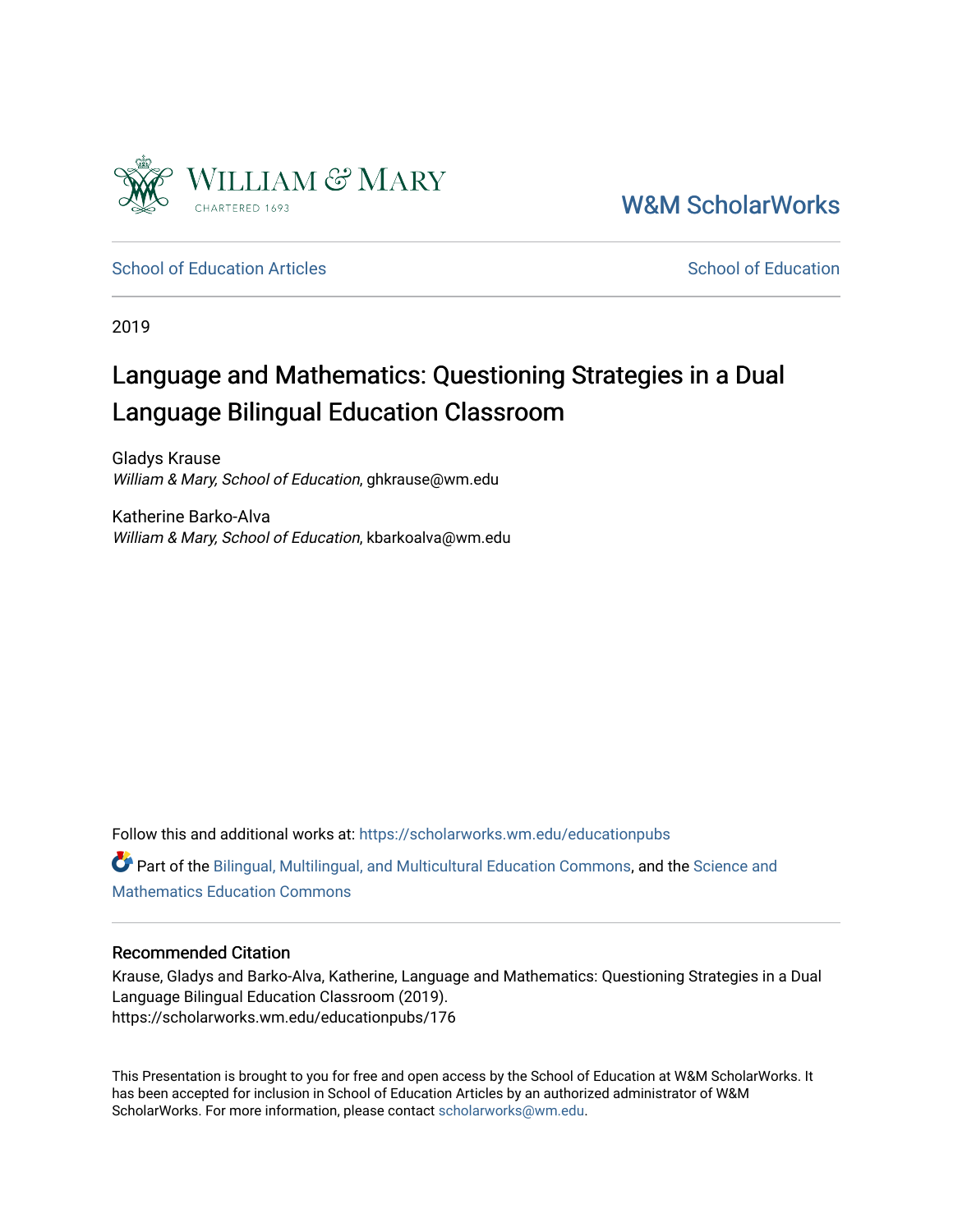# **LANGUAGE AND MATHEMATICS: QUESTIONING STRATEGIES IN A DUAL LANGUAGE BILINGUAL EDUCATION CLASSROOM**

| Gladys Krause   | Katherine Barko-Alva |
|-----------------|----------------------|
| William & Mary  | William & Mary       |
| ghkrause@wm.edu | kbarkoalva@wm.edu    |

*This study presents an emerging framework of teaching moves for teaching mathematics in a DLBE classroom. Our preliminary findings indicate how the teacher in our study uses language during mathematics instruction to a) support the development of conceptual understanding, b) create opportunities for cross-linguistic connections, and c) create opportunities to support bilingual students' linguistic and mathematical understanding.*

Keywords: Curriculum, Elementary School Education, Classroom Discourse, Equity and **Diversity** 

#### **Introduction**

In this research report, we present an emerging framework of teaching moves for teaching mathematics in a DLBE classroom. We use examples from the linguistic interactions enacted by a 4<sup>th</sup>-grade teacher, Ms. Lucía, with her students during mathematics instruction. We identify salient elements throughout her mathematics instruction that provide insight into how Ms. Lucía approaches questioning strategies: 1) to elicit bilingual learners' responses during class discussion, and 2) to explore how she uses Spanish while formulating questions during mathematics instruction.

Our present work is guided by two theoretical frameworks. First, we use Moschkovich's (2015) framework of academic literacy in mathematics that suggests language learning goes beyond simply learning new vocabulary. Second, we build on Bunch's (2013) definition of pedagogical language knowledge (PLK). This particular viewpoint provides insight into how teachers should negotiate language within the context of a particular academic discipline. Supported by these frameworks, our study is guided by the following research question: how does a dual language teacher use Spanish to implement questioning strategies designed to teach problem solving strategies to (Spanish-English) bilingual learners?

We approach this question by documenting the use of Spanish and English during instruction that centers on teaching mathematics based on students' mathematical thinking. In addition, we attempt to explore the balance between language and content instruction in a DLBE classroom. Documenting the elements of this interaction is a key step in promoting the development of teaching expertise in dual language classrooms. We seek to maintain rigorous mathematics content by ensuring the development of bilingualism among students.

## **A Word on Terminology**

The following terms will be used throughout this research report: *bilingual* students, classrooms, and teachers. By using the term *bilingual,* we refer to those teachers and students who speak English and Spanish and those who are actively engaged in learning English or Spanish as a second language (i.e., both simultaneous and sequential bilinguals). In the present work we adopt the term Dual Language Bilingual Education (DLBE) as noted in Menken's

Otten, S., Candela, A. G., de Araujo, Z., Haines, C., & Munter, C. (2019). *Proceedings of the forty-first annual meeting of the North American Chapter of the International Group for the Psychology of Mathematics Education*. St Louis, MO: University of Missouri.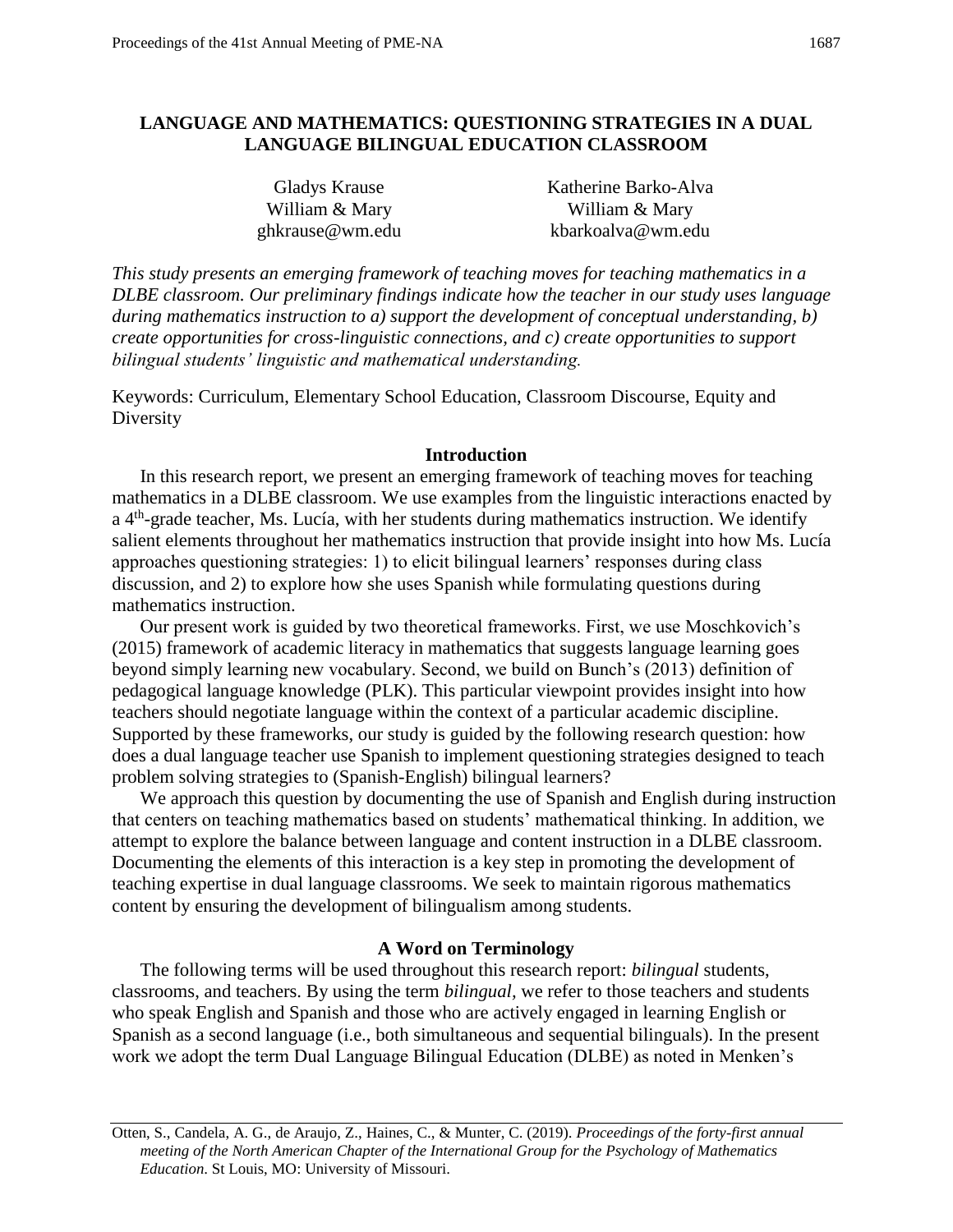(2017) work. We will refer to DLBE classrooms as those intentionally serving students who are learning academic content in two languages: in this particular case, Spanish and English.

## **Conceptual Framework**

For decades, research in mathematics education has documented best practices for learning mathematics; understanding children's mathematical thinking; focusing on the process of learning mathematics, of problem solving in mathematics, and of discussing mathematical ideas as revealed through children's strategies (Carpenter, Fennema, Peterson & Carey, 1988; Boaler & Staples, 2008; Carpenter; Fennema; Franke; Levi & Empson, 2015). The exchange of ideas about problems, solution strategies, and mathematical connections closely aligns with the mathematics education reform view of what it means to do and learn mathematics (NCTM, 2014). Despite growing evidence that discussions during mathematics instruction can support students' learning, counterbalancing literature suggests that all students may not benefit in the same way from discussion-oriented instruction (Turner, Dominguez, Empson, Maldonado, 2013). Studies by Civil & Planas (2011) have shown that students who are less familiar with the language of instruction, culture, and classroom norms are often marginalized or invisible during classroom discussions. Our work presents a window into a mathematical discussion in a DLBE classroom.

Our purpose is to identify the potential benefits of discussion for linguistically and culturally diverse students. In addition, we attempt to analyze instructional moves tailored to provide ample opportunities to capitalize on students' thinking and linguistic repertoires. Recent work by mathematics educators across the country adds to the perspective of our work by incorporating culture, language, and social differences into mathematics instruction (see Aguirre, Mayfield-Ingram, & Martin, 2013; Turner & Celedón-Pattichis, 2011; Turner, Dominguez, Maldonado, & Empson, 2013; Maldonado & Krause, 2017; Maldonado, Krause, & Adams, 2018). These perspectives impact lesson development, mitigating the overemphasis on learning English (Gándara, et al., 2010), and the narrow focus within the teaching and learning of mathematics in bilingual contexts which tends to underline, for the most part, supporting bilingual students as they solve word problems and tackle standardized tests, without fully recognizing the linguistic complexity of such endeavors (see de Oliveira, 2012; Martiniello & Wolf, 2012). Our work contributes to the literature by offering an understanding of the language practices a bilingual teacher enacts in the context of teaching and learning mathematics.

#### **Methods**

This case study (Guba & Lincoln, 1981) facilitates a deep exploration and a robust description of the teacher's and students' academic language negotiation in a DLBE classroom within the context of mathematics. We conducted classroom observations during mathematics instruction in Spanish, debriefed after each observation with Ms. Lucía, and collected students' artifacts. We then analyzed Ms. Lucía's teaching practices to explore how she approached her instructional decisions.

# **Data and Participants**

Our 4<sup>th</sup> grade DLBE classroom is located in the Tidewater region of Virginia. Libertad Elementary School (pseudonym) is currently a PK-4 elementary Title I and Title III school with approximately 300 students. Ms. Lucía's DLBE classroom has 14 students. Eight students are native English speakers, six native Spanish speakers. Both groups of students intermingle

Otten, S., Candela, A. G., de Araujo, Z., Haines, C., & Munter, C. (2019). *Proceedings of the forty-first annual meeting of the North American Chapter of the International Group for the Psychology of Mathematics Education*. St Louis, MO: University of Missouri.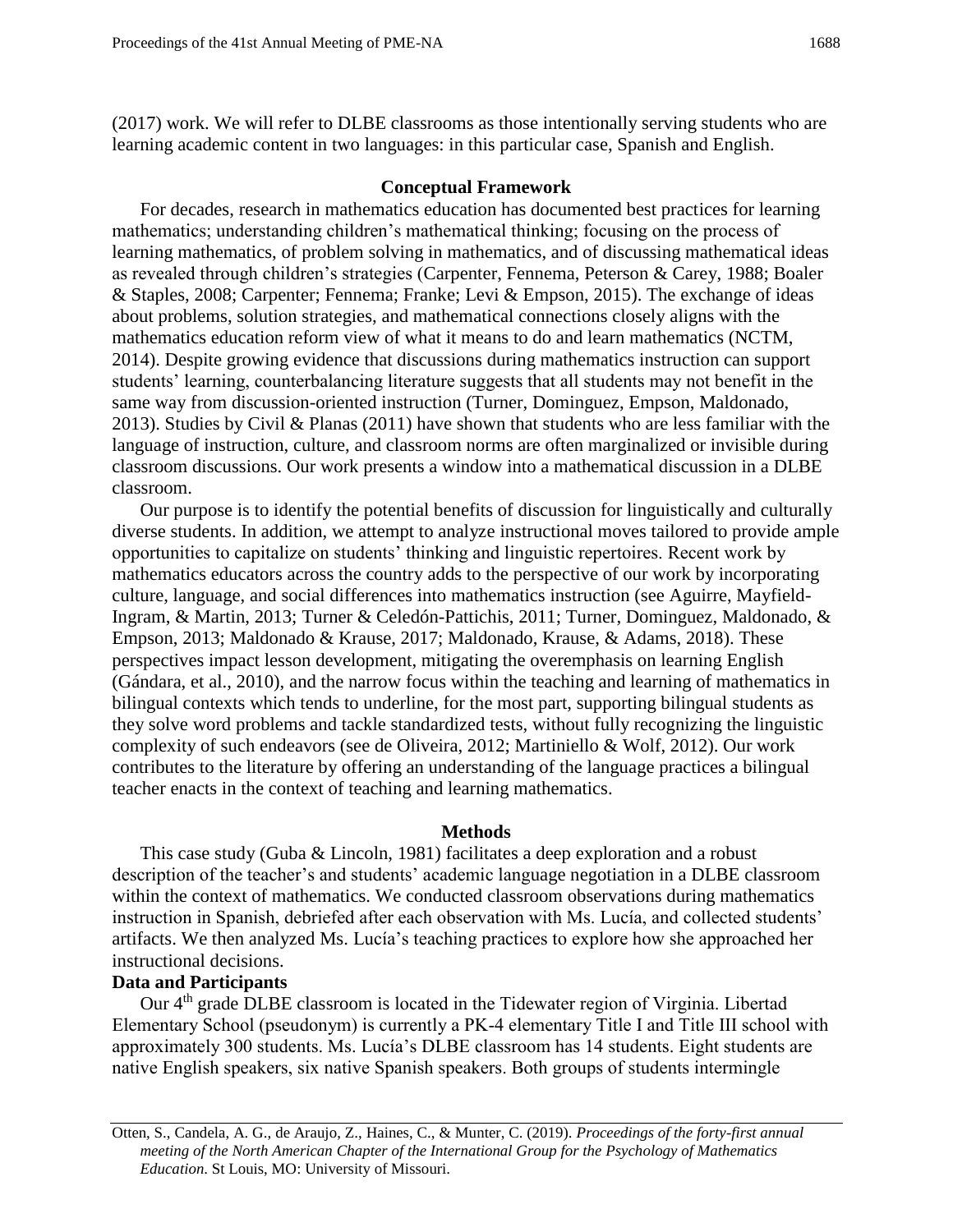throughout the day, receiving academic instruction in all content areas 50% of the time in English and 50% in Spanish.

# **Analysis**

Using Charmaz's (2006) Constructivist Grounded Theory we began by transcribing each debriefing session and classroom observation. We read the transcripts to gain insight into the data, and we identified words and phrases that resonated while reading the data. We then wrote memos to examine our thoughts and identified patterns in the data. We conducted an initial coding phase which involved identifying segments of the data with short phrases that represented what was happening in the segment. After discussing and deciding on more simplified codes for the segments, we moved to a focused, selective coding phase to separate, sort, and synthesize our segments. Finally, we synthesized all of this information to develop profiles that reflected teaching moves. We double-coded the data, with discussion and resolution of discrepancies **Tasks**

Ms. Lucía started the class with a discussion about interpreting decimal numbers using a 10 by-10 grid (see Figure 1). The task consisted of writing the decimal represented in the figure. After the class discussion, they worked on the second problem (see Figure 2). Ms. Lucía translated the problem into Spanish from a problem found in the pacing guides for  $4<sup>th</sup>$  grade.



**Figure 1: 10-by-10 Grids** 

*En el primer día de clases, el profesor puso 1 centavo en un frasco. En el segundo día de clases el profesor puso 2 centavos en el frasco. En el tercer día el profesor puso 4 centavos en el frasco. Todos los días el professor puso el doble de monedas en el frasco del día anterior ¿Cuántos centavos habría en el frasco en el quinto día de clases?*

[On the first day of class a teacher placed 1 penny in a jar. On the second day the teacher placed 2 pennies in the jar. On the third day the teacher placed 4 pennies in the jar. Every day the teacher placed twice the number of pennies in the jar than the day before. How many pennies would be in the jar on the fifth day of classes?]

# **Figure 2: Word Problem Used in Problem Solving Lesson**

# **Findings and Discussion**

Through a systematic analysis of Ms. Lucía's instructional practices, and the language she used during her questioning strategies in Spanish, three themes emerged.

# **Incorporating Language to Increase Mathematical Conceptual Understanding**

While attempting to tease out the definition of *doble* [double] when unpacking the word problem (Figure 2), Ms. Lucía utters the following question: "¿Qué es *el doble*?" [what is *double*?]. One student was quick to provide the corresponding English: 'double'. Ms. Lucía then asked the following question: "*i*, Me pueden dar un ejemplo?" [can you give me an example?]. Some students provided examples such as: "dos más dos" [two plus two] or "ocho es el doble de cuatro" [eight is twice four]. Ms. Lucía acknowledged students' responses and continued to unpack the problem. Ms. Lucía was asking students to provide the conceptual definition of the

Otten, S., Candela, A. G., de Araujo, Z., Haines, C., & Munter, C. (2019). *Proceedings of the forty-first annual meeting of the North American Chapter of the International Group for the Psychology of Mathematics Education*. St Louis, MO: University of Missouri.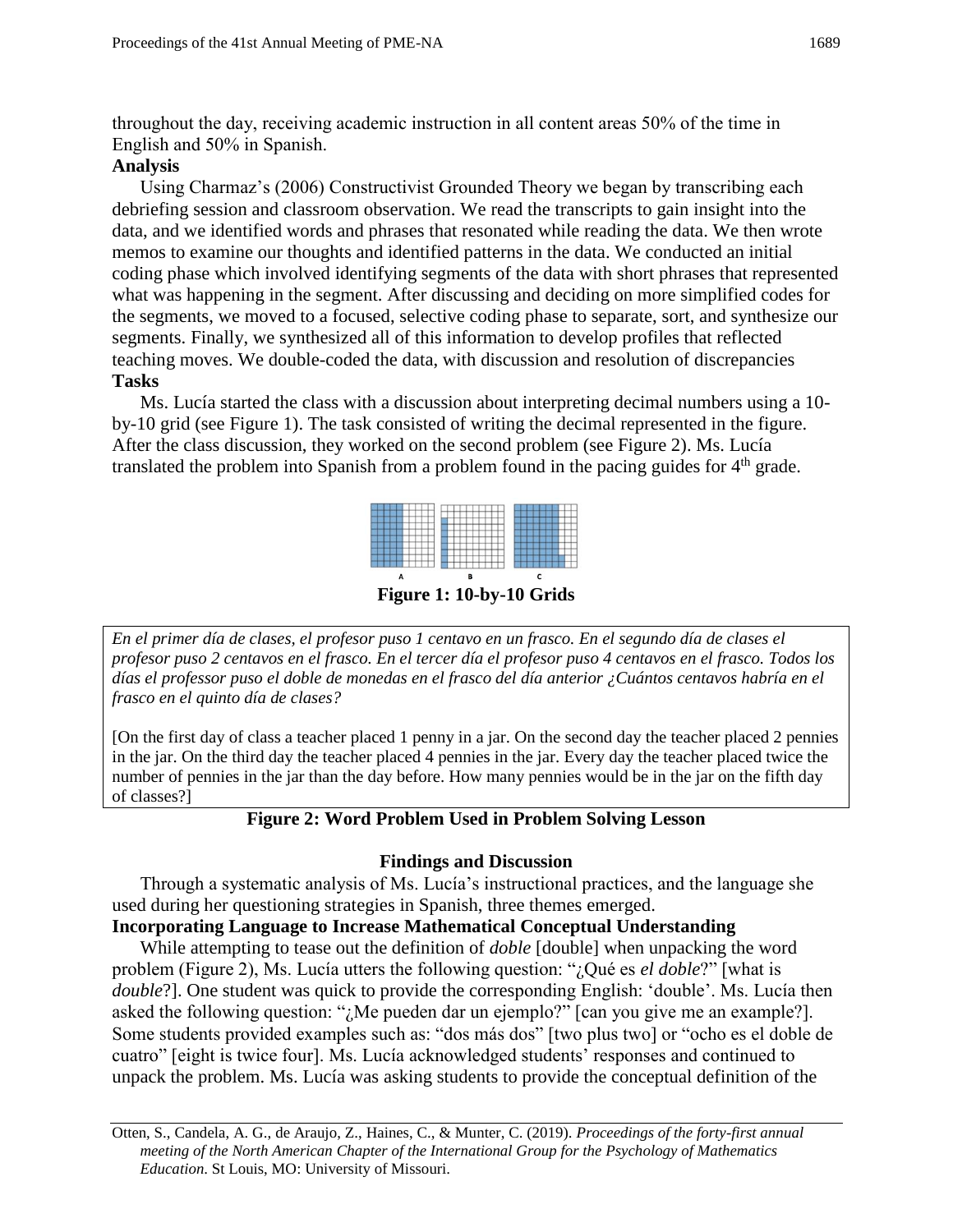word 'double'. While it is clear students understand the concept of double, a specific definition was not procured.

In a DLBE classroom, teachers are tasked with teaching to increase students' access to the language and content. This teaching skill seems to be particularly developed as teachers become more comfortable discovering the nuances of language, and how it is used in academic contexts (de jong & Barko-Alva, 2015). We argue that a purposeful shift in how questions are posed in math classrooms could foster the integration of language and content instruction. For instance, Ms. Lucía could have asked, "¿Quién me puede dar el significado de la palabra *doble*?" [who can provide the meaning of the word 'double'?]. Thus, by incorporating *meaning* into the question, the teacher is creating opportunities to further explore verbs such as: to 'define', to 'identify', and to 'describe', which will likely reinforce students' skills in defining specific academic concepts.

## **Incorporating Language to Create Opportunities for Cross-linguistic Connections**

The word "frasco" [jar] was featured in the word problem. She asked, "¿Qué es frasco?" [what is 'jar'?]. Students proceeded to provide the common English equivalent "jar." In this particular interaction, the question could have been reframed to signal number and gender. For instance, "¿Qué significa frasco?" [what does 'jar' mean?] could have created a teaching opportunity to briefly discuss that the noun "el frasco" [jar] marking its gender and number (i.e., singular and masculine). Ms. Lucía could have then identified connections between the similarities and differences in how Spanish and English signal the use number and gender. **Incorporating Language to Create Interdisciplinary Connections**

As Ms. Lucía continued to unpack the problem, she asked, "¿Qué sabes?" [what do you know?]. Had she reframed this question as " $i$ Qué información nos da el problema?" Or " $i$ Qué evidencia nos da el problema?" [what information is the problem providing/what evidence is the problem giving us?], Ms. Lucía could have strategically used words such as 'information' and 'evidence' to highlight cross-disciplinary connections as well as increase student access to cognates. While working on interpreting the decimals represented in the 10-by-10 grids (Figure 1), Ms. Lucía addressed students by asking them the following question, "¿Qué es A?" [what is A?]. This question is quite open-ended (a possible answer would be 'Una letra.' [a letter (of the alphabet)]). Ms. Lucía could have followed up by specifying the intended sense of the question with more refined phrasing: A is the label of a grid, and it represents a specific decimal number. Thus, shifting the question to, "¿Cuál es el decimal representado en el diagrama A?" [what is the decimal represented in grid A?] introduces students to the verb "representar" [to represent] and to the noun "grid" [el diagrama], which are found across different academic disciplines (e.g., math, science, social studies, and language arts), thus not only increasing students' access to common academic collocations, but arguably more importantly, also modeling the importance of refining one's use of language to more closely fit the thoughts expressed. We conjecture that these categories of teaching moves can vary depending on the part of the lesson the teacher is working on. For instance, in the unpacking part of the lesson, the teacher is focusing more on making sure students understand the context of the problem, and for this reason a focus on vocabulary might be more prominent than during the part of the lesson where the teacher is sharing specific strategies for solving a problem.

#### **Conclusions**

The emergent themes highlighted in this work provide concrete examples of how Ms. Lucía could shift her language practices to promote math instruction. As illustrated here, these

Otten, S., Candela, A. G., de Araujo, Z., Haines, C., & Munter, C. (2019). *Proceedings of the forty-first annual meeting of the North American Chapter of the International Group for the Psychology of Mathematics Education*. St Louis, MO: University of Missouri.